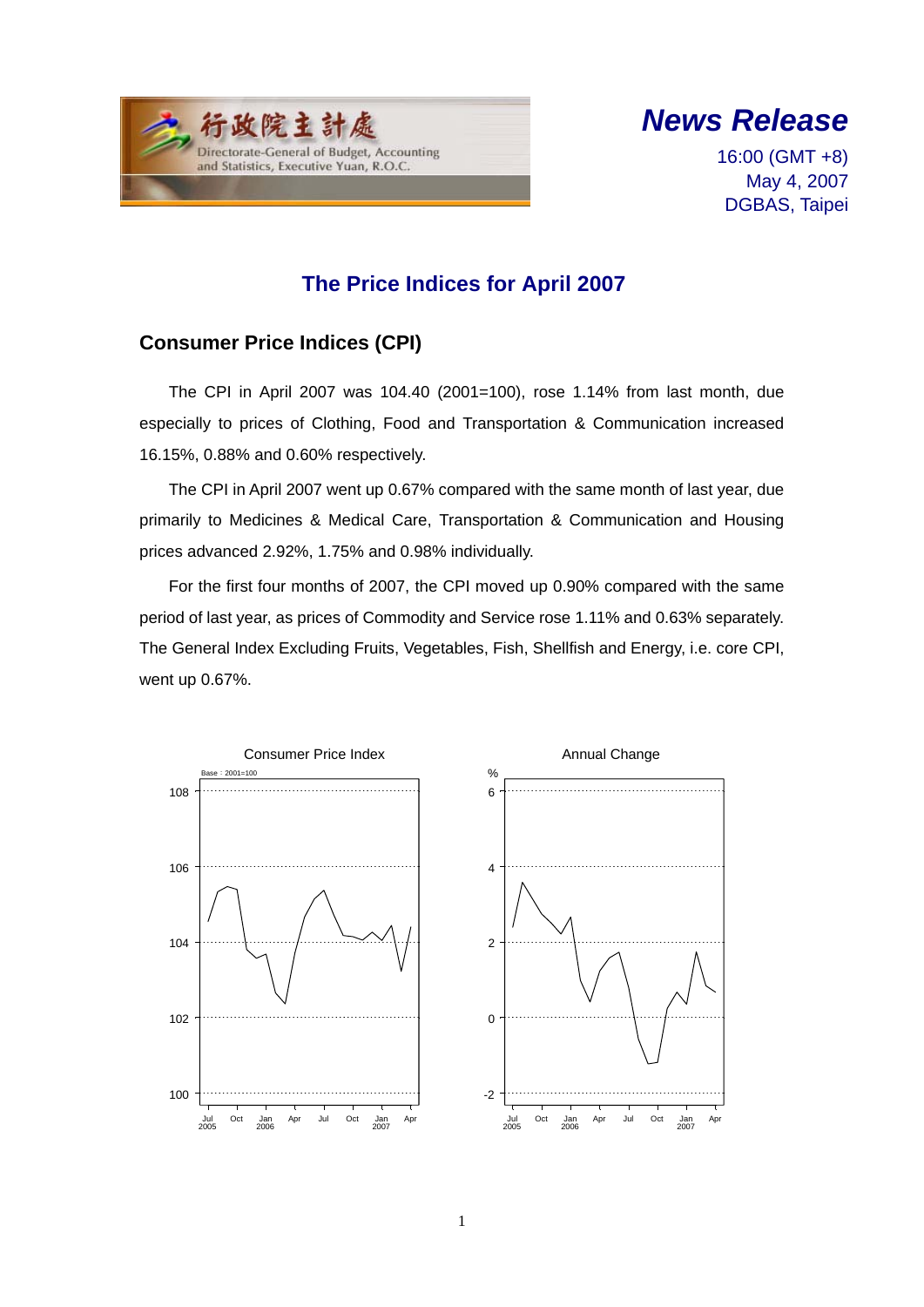#### **Wholesale Price Indices (WPI)**

The WPI in April 2007 was 122.57 (2001=100), rose 2.07% from last month, due especially to prices of Energy Minerals, Primary Metal Products and Petroleum & Coal Products moved up 7.56%, 5.35% and 3.62% separately.

The WPI in April 2007 advanced 7.83% compared with the same month of last year, due mainly to prices of Primary Metal Products, Chemicals and Metal Products went up 32.45%, 15.25% and 13.07% individually.

For the first four months of 2007, the WPI increased 7.28% compared with the same period of last year, of which the Import Price Index and Export Price Index moved up 8.94% and 5.01% respectively.



#### **Statistical Tables**

Table1 The Changes of Consumer Price Indices Table2 The Changes of Wholesale Price Indices Table3 The Changes of Import Price Indices Table4 The Changes of Export Price Indices

#### **For Further Information:**

*Statistics Database:* http://eng.stat.gov.tw/ *DGBAS* news releases on the Internet: http://eng.dgbas.gov.tw/ *Tel:* +886-2-23803449; *Fax:* +886-2-23803465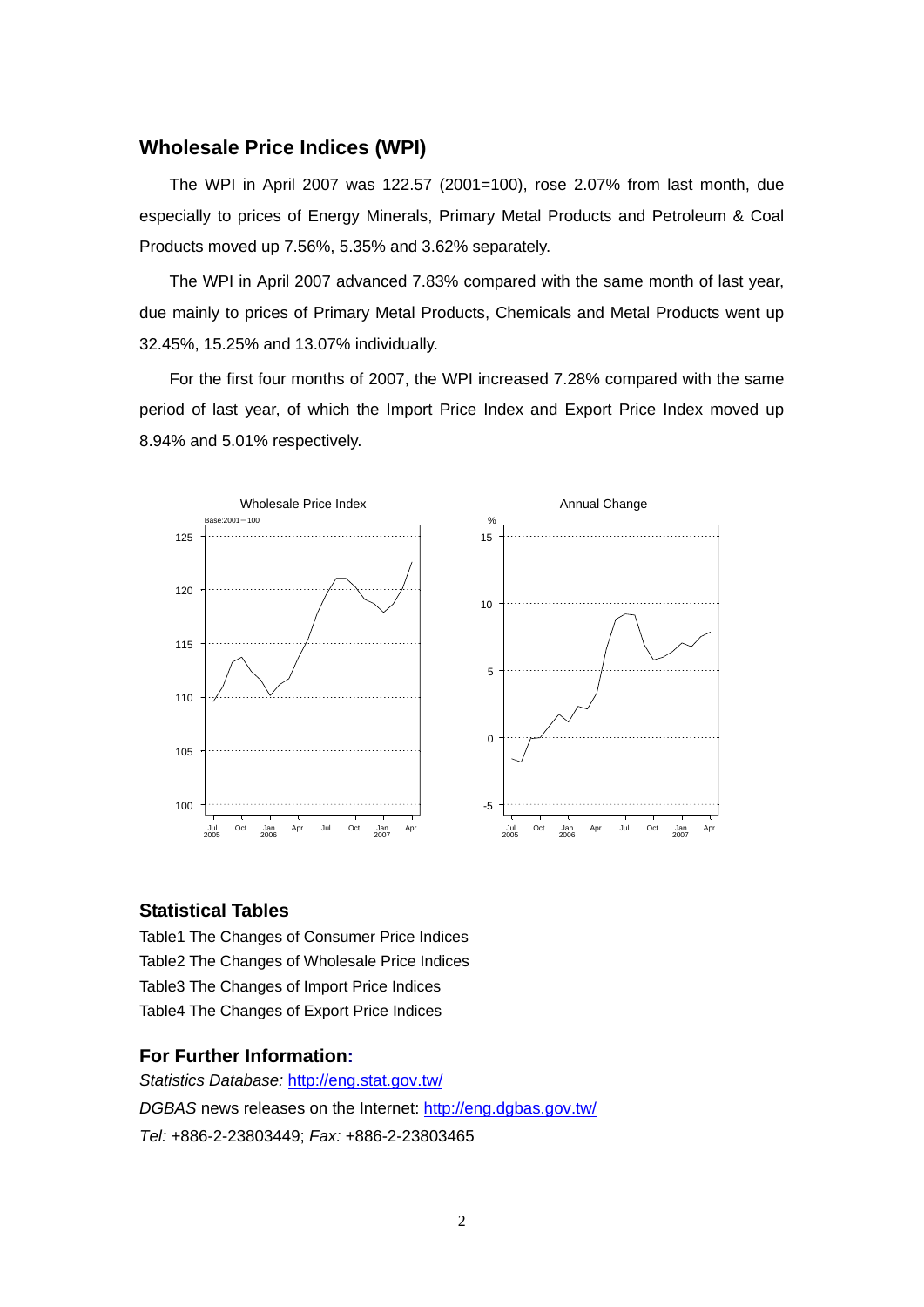| Table 1 The Changes of Consumer Price Indices |            |  |
|-----------------------------------------------|------------|--|
|                                               | April 2007 |  |

|                                             | Weight   | Index of     | Compared  | Compared  | The First Four |
|---------------------------------------------|----------|--------------|-----------|-----------|----------------|
|                                             | $(\%0)$  | April 2007   | with Last | with the  | Months of      |
|                                             |          | $(2001=100)$ | Month     | Same      | 2007           |
| Groups                                      |          |              | (% )      | Month of  | Compared with  |
|                                             |          |              |           | Last Year | the Same       |
|                                             |          |              |           | (% )      | Period of Last |
|                                             |          |              |           |           | Year $(\% )$   |
| General Index                               | 1,000.00 | 104.40       | 1.14      | 0.67      | 0.90           |
| <b>Basic Group</b>                          |          |              |           |           |                |
| 1. Food                                     | 250.54   | 108.70       | 0.88      | $-0.71$   | $-0.05$        |
| Meat                                        | 25.17    | 114.59       | $-0.28$   | $-1.04$   | $-1.39$        |
| Fish & Shellfish                            | 16.73    | 116.75       | $-0.83$   | 5.39      | 6.92           |
|                                             | 27.89    | 107.32       | 11.71     | 0.45      | 10.30          |
| Vegetables<br>Fruits                        | 27.94    | 106.81       | 0.26      | $-9.61$   | $-12.36$       |
| 2. Clothing                                 | 47.46    | 110.78       | 16.15     | 1.26      | 1.87           |
| <b>Garments</b>                             | 32.52    | 111.65       | 23.82     | 1.33      | 1.64           |
| 3. Housing                                  | 307.94   | 99.04        | 0.01      | 0.98      | 0.96           |
| <b>Residential Rent</b>                     | 210.96   | 97.67        | 0.00      | 0.14      | 0.22           |
| Household Keeping Services                  | 16.20    | 94.22        | 0.00      | 0.03      | $-0.84$        |
| Water, Electricity & Gas Supply             | 37.37    | 107.55       | 0.02      | 4.18      | 4.32           |
| 4. Transportation & Communication           | 126.25   | 104.37       | 0.60      | 1.75      | 1.57           |
| Oils                                        | 22.63    | 139.88       | 2.60      | 5.95      | 5.68           |
| <b>Communication Services</b>               | 77.27    | 97.82        | $-0.04$   | 0.46      | 0.48           |
| 5. Medicines & Medical Care                 | 37.37    | 117.89       | 1.24      | 2.92      | 1.66           |
| Medicines & Health Food                     | 9.19     | 118.15       | 5.11      | 12.16     | 6.26           |
| 6. Education & Entertainment                | 161.11   | 99.07        | 0.05      | 0.36      | 0.48           |
| <b>Educational Expense</b>                  | 118.75   | 100.37       | 0.09      | $-0.16$   | $-0.18$        |
| Entertainment Expense                       | 42.36    | 95.76        | $-0.06$   | 1.92      | 2.39           |
| 7. Miscellaneous                            | 69.33    | 112.22       | 0.82      | 1.44      | 2.69           |
| Tobacco & Betelnut                          | 19.55    | 151.98       | 2.40      | 2.92      | 6.33           |
| <b>Personal Care Services</b>               | 14.01    | 100.88       | 0.00      | $-0.42$   | 0.08           |
| <b>Commodity and Service Groups</b>         |          |              |           |           |                |
| 1. Commodity                                | 528.52   | 107.38       | 2.10      | 0.75      | 1.11           |
| (Excluding Food)                            | 277.97   | 106.21       | 3.25      | 2.14      | 2.25           |
| Non-durable Consumer Goods                  | 384.36   | 111.09       | 1.04      | 0.84      | 1.32           |
| (Excluding Food)                            | 133.81   | 115.70       | 1.27      | 3.68      | 3.87           |
| Semi-durable Consumer Goods                 | 62.59    | 106.03       | 12.08     | 0.88      | 1.26           |
| Durable Consumer Goods                      | 81.57    | 89.79        | 0.20      | 0.11      | $-0.21$        |
| 2. Service                                  | 471.48   | 101.05       | 0.03      | 0.57      | 0.63           |
| Housing                                     | 237.03   | 97.55        | 0.00      | 0.22      | 0.20           |
| Transportation & Communication              | 74.10    | 97.68        | $-0.04$   | 0.43      | 0.44           |
| <b>Medical Care</b>                         | 24.69    | 121.94       | 0.01      | 0.40      | 0.55           |
| Education & Entertainment                   | 104.85   | 106.18       | 0.14      | 1.42      | 1.63           |
| Miscellaneous                               | 30.81    | 100.79       | 0.03      | 0.52      | 0.75           |
| Special Groups                              |          |              |           |           |                |
| General Index Excluding Fruits & Vegetables | 944.17   | 104.32       | 0.88      | 1.03      | 1.10           |
| General Index Excluding Food                | 749.46   | 102.97       | 1.24      | 1.16      | 1.24           |
| General Index Excluding Fruits, Vegetables, | 873.10   | 103.00       | 0.88      | 0.62      | 0.67           |
| Fish, Shellfish & Energy                    |          |              |           |           |                |

Note :Due to late reports and corrections by respondents all data are subject to revision 3 months after original publication.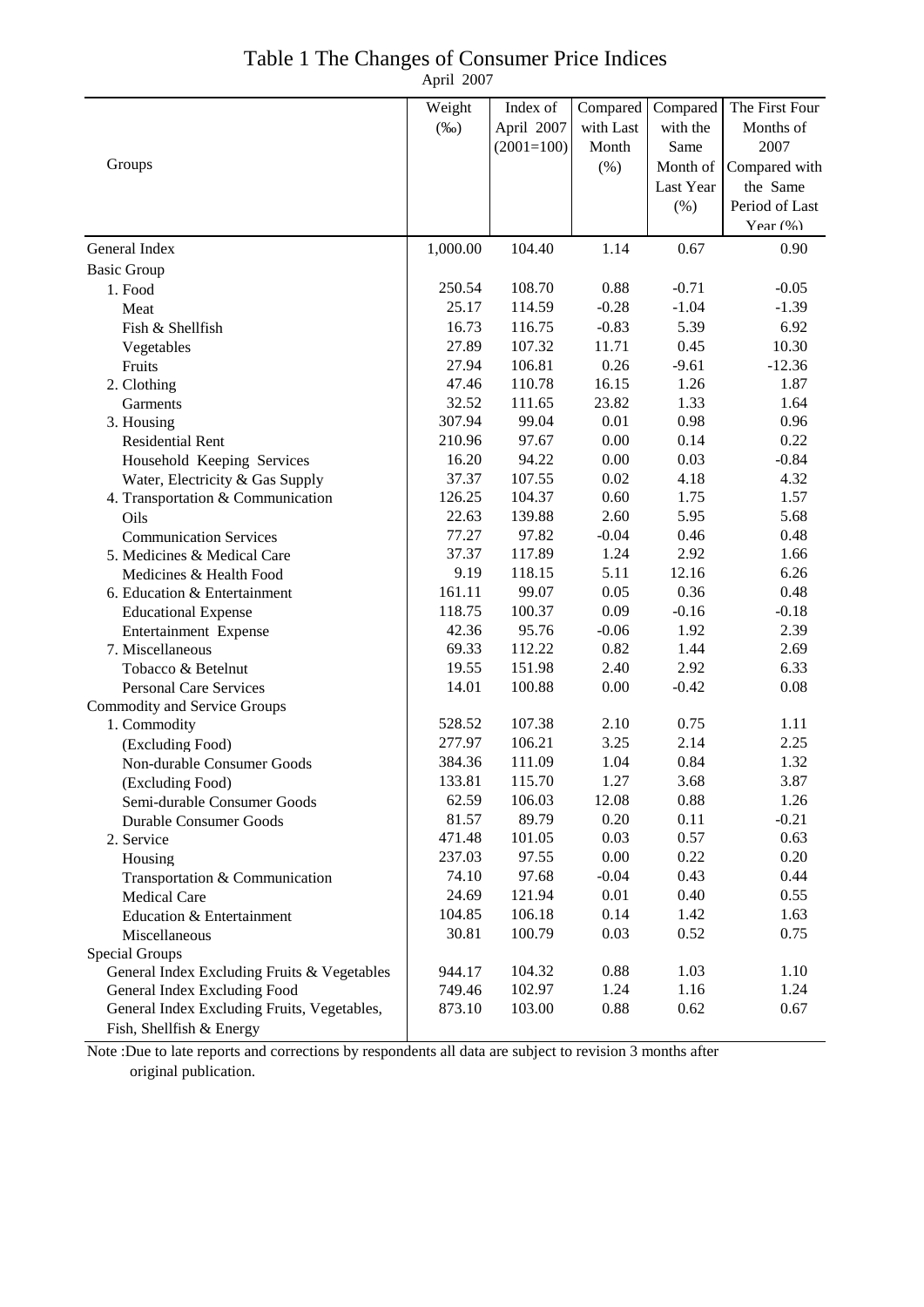#### Table 2 The Changes of Wholesale Price Indices April 2007

| Groups                                                            | Weight         | Index of        | Compared     | Compared     | The First Four |
|-------------------------------------------------------------------|----------------|-----------------|--------------|--------------|----------------|
|                                                                   | $(\%0)$        | April 2007      | with Last    | with the     | Months of 2007 |
|                                                                   |                | $(2001=100)$    | Month        | Same Month   | Compared with  |
|                                                                   |                |                 | (% )         | of Last Year | the Same       |
|                                                                   |                |                 |              |              | Period of Last |
|                                                                   |                |                 |              | (% )         |                |
|                                                                   |                |                 |              |              | Year $(\%)$    |
| General Index                                                     | 1,000.00       | 122.57          | 2.07         | 7.83         | 7.28           |
| General Index Excluding Import & Export                           | 360.47         | 128.59          | 1.81         | 7.44         | 7.49           |
| Import                                                            | 310.71         | 138.01          | 3.23         | 10.41        | 8.94           |
| Export                                                            | 328.82         | 101.42          | 0.95         | 5.21         | 5.01           |
| <b>Basic Group</b>                                                |                |                 |              |              |                |
| 1. Agriculture, Forestry, Livestock & Fishery                     | 39.30          | 124.14          | 4.20         | 5.26         | 3.92           |
| (1) Farm Products                                                 | 19.89          | 126.45          | 5.69         | 7.23         | 7.75           |
| (2) Forest Products                                               | 0.51           | 185.70          | 1.60         | 27.04        | 25.74          |
| (3) Livestock & Poultry                                           | 9.66           | 124.52          | 4.94         | 2.48         | $-4.31$        |
| (4) Aquatic Products                                              | 9.24           | 113.89          | 0.38         | 2.43         | 3.78           |
| 2. Minerals Products                                              | 37.73          | 250.00          | 7.81         | 5.80         | 2.77           |
| (1) Energy Minerals                                               | 30.16          | 254.24          | 7.56         | 3.48         | $-0.51$        |
| (2) Sand, Gravel & Crushed Stone                                  | 3.71           | 228.87          | 9.60         | 22.38        | 24.44          |
| 3. Manufacturing Products                                         | 889.18         | 117.47          | 1.55         | 8.14         | 7.81           |
| $(1)$ Food & Beverages                                            | 38.61          | 122.22          | 0.25         | 5.46         | 4.82           |
| $(2)$ Tobaccos                                                    | 4.66           | 150.06          | 0.33         | 3.53         | 5.53           |
| (3) Textile Products                                              | 37.11          | 108.03          | 0.34         | 5.44         | 4.58           |
| (4) Ready-made Apparel & Accessories                              | 12.22          | 90.88           | 0.31         | 1.94         | 1.59           |
| (5) Hides, Skins, Leather & Related Products                      | 8.47           | 109.48          | 0.89         | 7.95         | 7.37           |
| (6) Lumber & Wood Products                                        | 3.56           | 116.19          | 1.00         | 8.82         | 7.69           |
| (7) Furniture & Fixture                                           | 8.76           | 111.20          | 0.09         | 3.68         | 2.86           |
| (8) Pulp, Paper, Paper Products & Printed                         | 21.45          | 109.10          | 0.05         | 5.52         | 5.46           |
| (9) Chemicals                                                     | 63.87          | 189.05          | 1.96         | 15.25        | 14.00          |
| (10)Chemical Products                                             | 30.02          | 99.24           | 0.32         | 2.66         | 2.44           |
| (11) Petroleum & Coal Products                                    | 41.01          | 181.88          | 3.62         | 7.08         | 7.36           |
| (12) Rubber & Plastic Products                                    | 31.42          | 113.53          | 0.58         | 4.41         | 3.64           |
| (13) Nonmetallic Mineral Products                                 | 14.80          | 117.51          | 0.36         | 3.72         | 4.69           |
| (14) Primary Metal Products                                       | 57.25          | 261.69          | 5.35         | 32.45        | 34.88          |
| (15) Metal Products                                               | 30.52          | 141.50          | 1.72         | 13.07        | 14.00          |
| (16)Machinery                                                     | 60.94          | 101.11          | 0.22         | 2.61         | 1.97           |
| (17) Computer, Communication Eq., Audio $\&$                      | 129.17         | 61.94           | $-0.10$      | $-4.74$      | $-5.35$        |
| Video Equipment                                                   |                |                 |              |              |                |
| (18) Electronic Components & Accessories                          | 176.39         | 74.47           | $-0.09$      | 0.32         | $-0.45$        |
| $(19)$ Electrical Equipments & Apparatus                          | 41.65<br>45.15 | 125.27<br>99.76 | 2.44<br>0.31 | 8.03<br>2.18 | 9.52<br>1.73   |
| (20) Transportation Equipment & Parts                             | 19.24          | 97.91           | 0.40         | 3.26         | 2.73           |
| (21) Precision Instruments                                        | 12.91          | 108.21          | 0.74         | 3.64         | 3.09           |
| (22) Miscellaneous Products<br>4. Water Supply, Electricity & Gas | 33.79          | 109.47          | 0.00         | 7.83         | 8.00           |
| By Stage of Processing                                            |                |                 |              |              |                |
| 1.Raw Materials                                                   | 61.00          | 208.59          | 6.39         | 8.12         | 5.18           |
| 2. Intermediate Materials                                         | 413.28         | 135.95          | 2.24         | 11.85        | 11.52          |
| 3. Finished Goods                                                 | 196.90         | 101.87          | 0.77         | 1.62         | 1.46           |
| (1) Capital Goods                                                 | 68.55          | 91.95           | 0.00         | 1.26         | 0.69           |
| (2) Consumer Goods                                                | 128.35         | 106.93          | 1.12         | 1.76         | 1.81           |
| Special Groups                                                    |                |                 |              |              |                |
| General Index Excluding Exports                                   | 671.18         | 132.80          | 2.48         | 8.83         | 8.17           |
| <b>General Index Excluding Imports</b>                            | 689.29         | 115.85          | 1.45         | 6.51         | 6.45           |
| Non Heavy Chemical Industrial Products                            | 211.51         | 109.66          | 0.39         | 4.72         | 4.23           |
| Heavy Chemical Industrial Products                                | 677.67         | 119.95          | 1.89         | 9.18         | 8.91           |

Note:Due to late reports and corrections by respondents all data are subject to revision 3 months after original publication.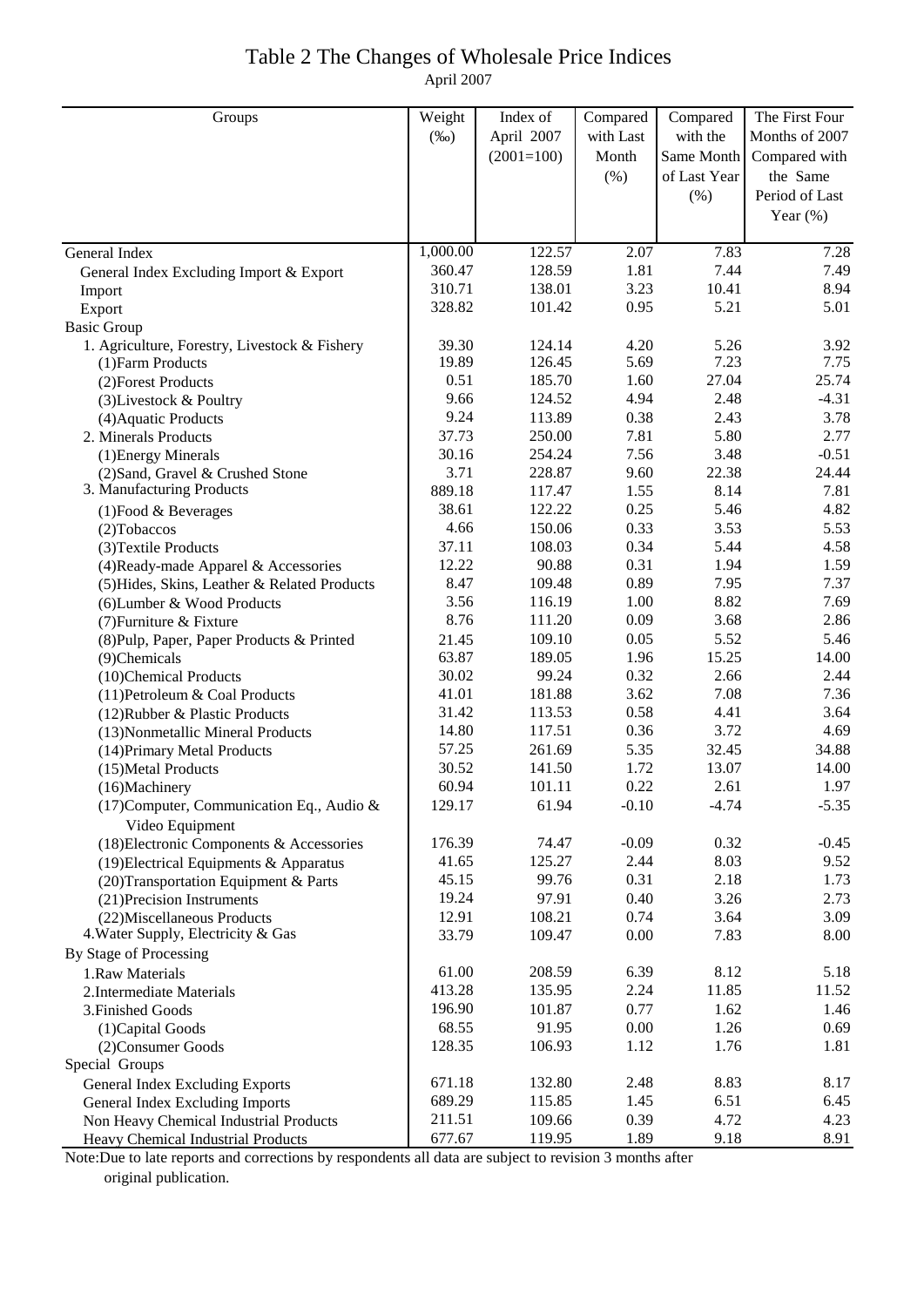## Table 3 The Changes of Import Price Indices

April 2007

|                                                   | Weight   | Index of     | Compared  | Compared          | The First               |
|---------------------------------------------------|----------|--------------|-----------|-------------------|-------------------------|
|                                                   | $(\%0)$  | April 2007   | with Last | with the          | Four Months             |
|                                                   |          | $(2001=100)$ | Month     | Same              | of 2007                 |
|                                                   |          |              | (% )      | Month of          | Compared                |
| Groups                                            |          |              |           | Last Year<br>(% ) | with the<br>Same Period |
|                                                   |          |              |           |                   | of Last Year            |
|                                                   |          |              |           |                   | (%)                     |
| Basic Group (on N.T.D. Basis)                     |          |              |           |                   |                         |
| General Index                                     | 1,000.00 | 138.01       | 3.23      | 10.41             | 8.94                    |
| 1. Animal, Vegetable Products & Prepared          | 47.60    | 150.65       | 1.15      | 24.66             | 22.95                   |
| Foods                                             |          |              |           |                   |                         |
| 2. Mineral Products                               | 134.52   | 242.32       | 7.56      | 4.48              | 1.15                    |
| 3. Textiles & Textile Articles                    | 23.09    | 110.56       | 0.28      | 6.79              | 5.99                    |
| 4. Wood, Paper, Pulp & Articles Thereof           | 25.78    | 131.03       | 0.16      | 14.73             | 14.34                   |
| 5. Chemicals, Plastics, Rubber & Articles Thereof | 133.44   | 148.26       | 1.53      | 11.97             | 11.60                   |
| 6. Primary Metals & Articles Thereof              | 76.14    | 291.88       | 7.12      | 37.40             | 39.48                   |
| 7. Machinery, Optical & Precision Instruments     | 166.08   | 96.75        | 0.04      | 2.63              | 1.52                    |
| 8. Electronic Machinery                           | 355.47   | 77.85        | 0.10      | 2.07              | 0.88                    |
| 9. Transportation Equipment & Parts               | 20.86    | 97.59        | $-0.14$   | 2.70              | 1.97                    |
| 10. Miscellaneous Products                        | 17.02    | 111.67       | 1.68      | 9.14              | 7.48                    |
| Basic Group (on U.S.D. Basis)                     |          |              |           |                   |                         |
| General Index                                     | 1,000.00 | 140.63       | 2.79      | 7.61              | 6.77                    |
| 1. Animal, Vegetable Products & Prepared<br>Foods | 47.60    | 153.60       | 0.72      | 21.50             | 20.51                   |
| 2. Mineral Products                               | 134.52   | 246.85       | 7.11      | 1.65              | $-0.92$                 |
| 3. Textiles & Textile Articles                    | 23.09    | 112.65       | $-0.14$   | 4.08              | 3.90                    |
| 4. Wood, Paper, Pulp & Articles Thereof           | 25.78    | 133.51       | $-0.26$   | 11.82             | 12.07                   |
| 5. Chemicals, Plastics, Rubber & Articles Thereof | 133.44   | 151.04       | 1.11      | 9.14              | 9.39                    |
| 6. Primary Metals & Articles Thereof              | 76.14    | 297.38       | 6.67      | 34.20             | 36.80                   |
| 7. Machinery, Optical & Precision Instruments     | 166.08   | 98.59        | $-0.37$   | 0.03              | $-0.49$                 |
| 8. Electronic Machinery                           | 355.47   | 79.31        | $-0.33$   | $-0.44$           | $-1.09$                 |
| 9. Transportation Equipment & Parts               | 20.86    | 99.46        | $-0.58$   | 0.09              | $-0.04$                 |
| 10. Miscellaneous Products                        | 17.02    | 113.81       | 1.25      | 6.37              | 5.35                    |

Note:Due to late reports and corrections by respondents all data are subject to revision 3 months after original publication.